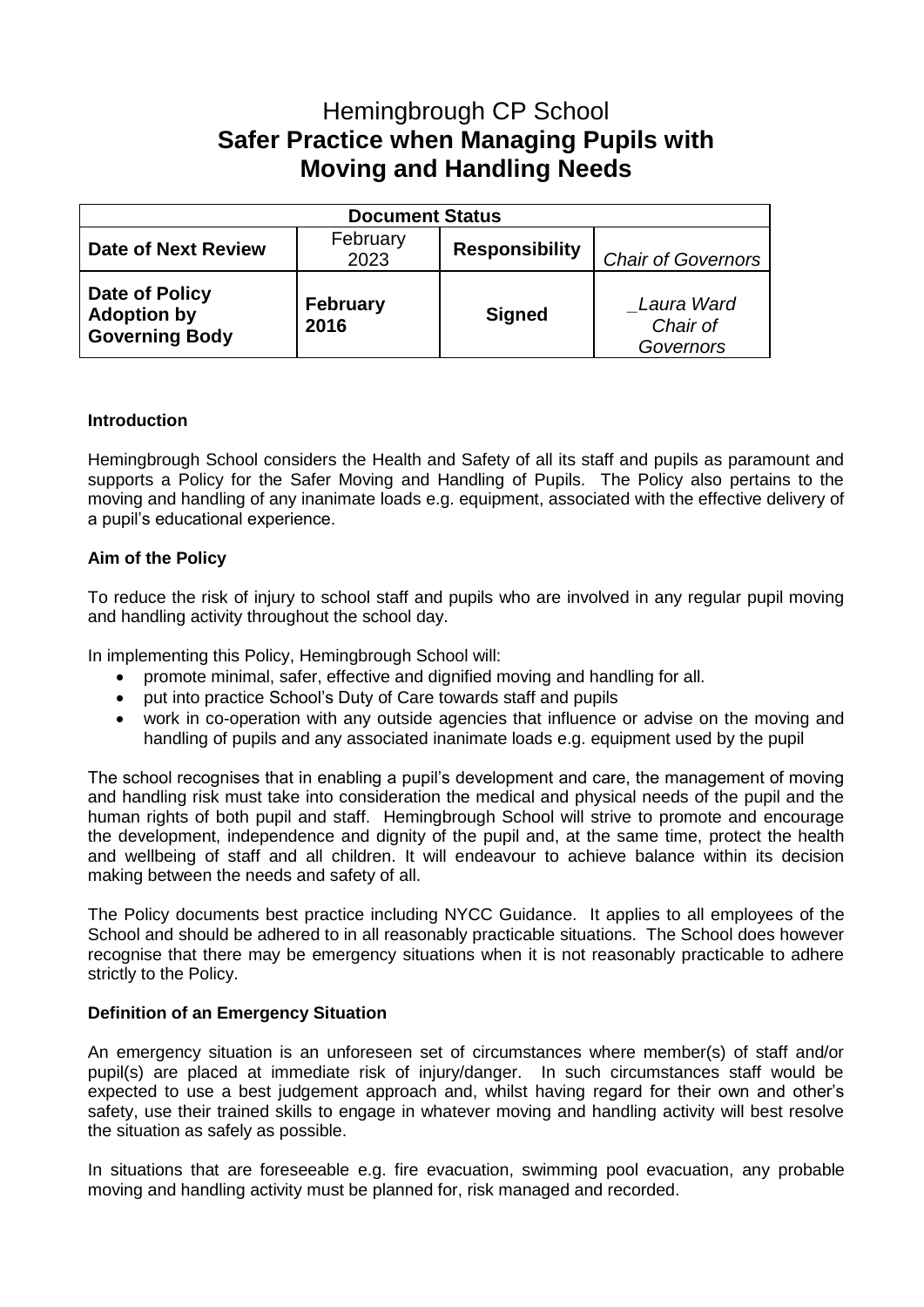## **The Policy is based on:**

- Health and Safety at Work Act 1974 (HASWA)
- The Management of Health and Safety at Work Regulations 1999 (MHSWR)
- The Manual Handling Operations Regulations 1992 (MHOR) (amended 2002)
- Disability Discrimination Act 1995 (Amended 2010) and the Human Rights Act 1998
- The Reporting of Injuries, Diseases and Dangerous Occurrences Regulations 1995 (RIDDOR)
- Provision and Use of Work Equipment Regulations 1998 (PUWER)
- Lifting Operations and Lifting Equipment Regulations 1998 (LOLER)

## **1. The Employer's Responsibility**

As the employer, Hemingbrough School is responsible for:

- I. the health and safety of school staff carrying out moving and handling tasks associated with their work
- II. ensuring, as far as is reasonably practicable, that staff who regularly undertake moving and handling tasks as part of their work are fit to do so
- III. identifying staff moving and handling training needs, including the safer use of any moving and handling equipment provided. The provision of appropriate training, advice and information
- IV. the provision of safe working environments that, wherever reasonably practicable, are appropriate to the moving and handling activity taking place
- V. the risk management of moving and handling tasks regularly undertaken by employees in accordance with MHSWR and MHOR
- VI. maintaining suitable records of moving and handling risk management including training records
- VII. establishing safer working procedures for all hazardous moving and handling tasks regularly carried out by staff. Ensuring that staff are informed and familiar with these procedures
- VIII. supervising and monitoring staff in following safer moving and handling working procedures and systems of work
- IX. establishing clear lines of communication and guidance for staff, in reporting moving and handling problems or concerns
- X. the provision and use of appropriate moving and handling equipment and systems which will facilitate safer working
- XI. the appropriate storage, inspection and maintenance of such equipment
- XII. investigation of any reported and recorded accidents, injuries or dangerous occurrences (including near misses) associated with staff moving and handling activity

## **2. The Employee's Responsibilities**

## **As an employee of the school, staff are responsible for:**

- I. co-operating with the management of the school in health and safety matters
- II. taking reasonable care of their own and others safety during moving and handling activity associated with their work
- III. reporting if they are unfit or unable, for whatever reason, to safely carry out any moving and handling activity within their work. This to include if they are pregnant, have given birth during the last six months or are breast feeding
- IV. attending and taking note of any moving and handling training provided by or on behalf of their employer
- V. being familiar with any moving and handling information, literature or advice made available to them by the management of the school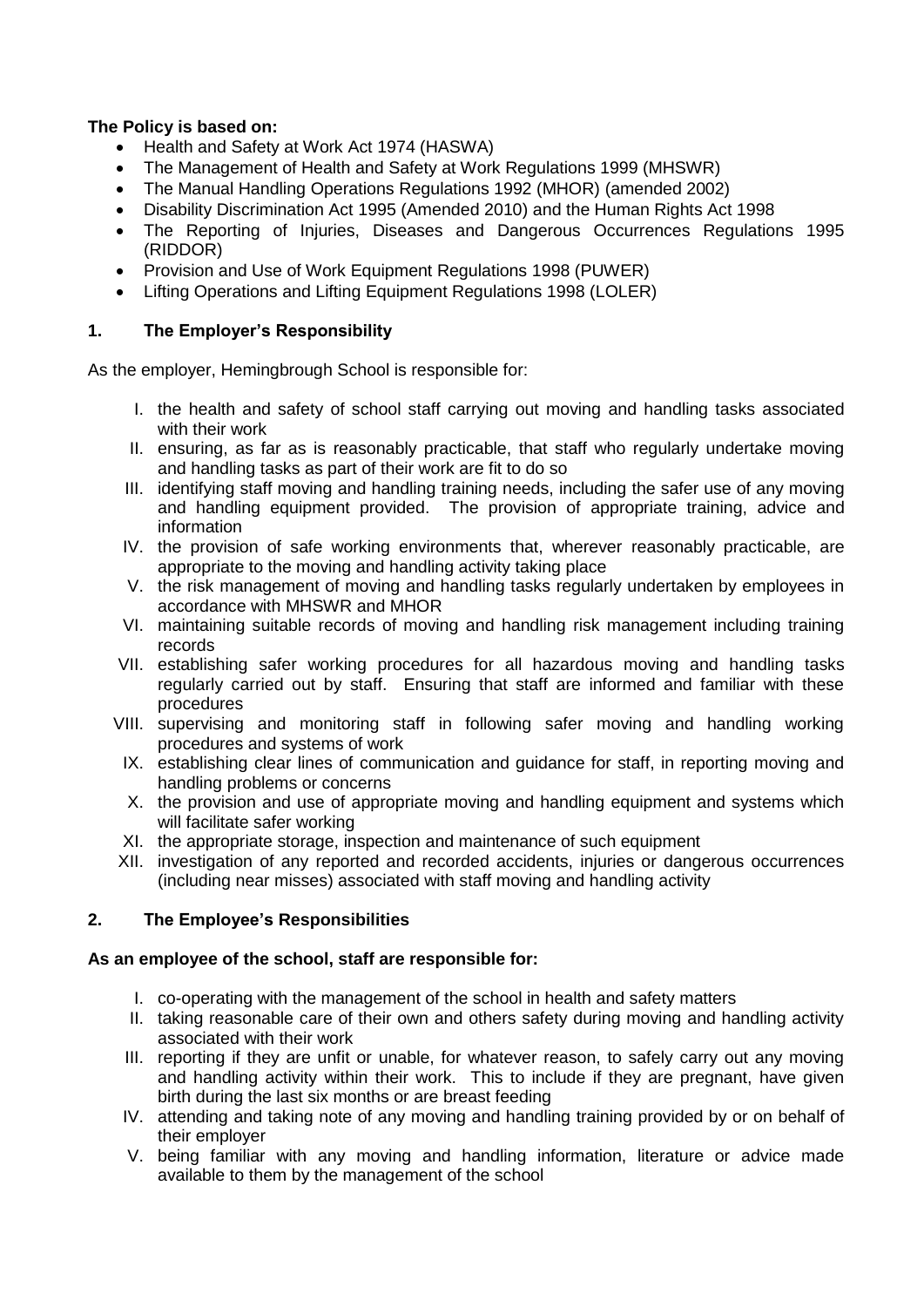- VI. following the assessed safer moving and handling procedures and systems of work laid down for their protection. Reporting if they are unable, for any reason, to follow a designated safer procedure
- VII. reporting any hazardous moving and handling situations or concerns that they have identified
- VIII. making proper use of any moving and handling equipment provided for their safety, in line with training. Reporting any faults in such equipment
- IX. dressing in clothes and footwear that facilitates safer moving and handling practice
- X. reporting and recording any accidents, injuries or dangerous occurrences (including near misses) which are as a result of moving and handling activity associated with their work

## **3. Defined Procedures and Statement of Intent**

## **3.1 General**

I. The term 'moving and handling' denotes any operation that involves the lifting, lowering, pushing, pulling, supporting, carrying or use of bodily force in order to move an animate or inanimate load.

## **3.2 Recruitment**

- I. Any post that involves staff in regular moving and handling activity, as an inherent aspect of the job, will have this clearly stated in the Job Description
- II. Any additional information sent to prospective candidates for a post will identify:
	- examples of the moving and handling tasks that are inherent to the post e.g. pushing a wheelchair; physically assisting pupil in and out of wheelchair; etc
		- the types of physical activity involved in carrying out these tasks e.g. the requirement to kneel in order to carry out some of the tasks
- III. At interview, candidates for a post will be informed
	- of the moving and handling tasks that are a regular feature of the post
	- of the physical activity involved in carrying out the identified moving and handling tasks e.g. kneeling, supporting, pushing, lifting etc.
	- of the existence of the School's Moving and Handling Policy
	- of the need to dress appropriately for safer moving and handling activity

## **3.3 Training**

- I. All new members of staff whose jobs regularly involve them in moving and handling activity with pupils will:
	- Attend Moving and Handling Course' at the earliest opportunity
	- as far as is reasonably practicable, whilst awaiting training, work alongside a member of staff experienced in the safer working procedures for pupil moving and handling tasks
	- given 'pupil specific' information, and informed training in safely assisting that pupil, from an appropriately trained and experienced person
	- informed where pupil specific information and documentation is stored
	- informed of the 'Line of Report' for any moving and handling issues
	- trained in the safe use of any moving and handling equipment used in school, from an appropriately trained and experienced person
- II. Staff who have attended Moving and Handling Awareness training, and who continue to carry out regular moving and handling tasks within their work, will attend appropriate refresher courses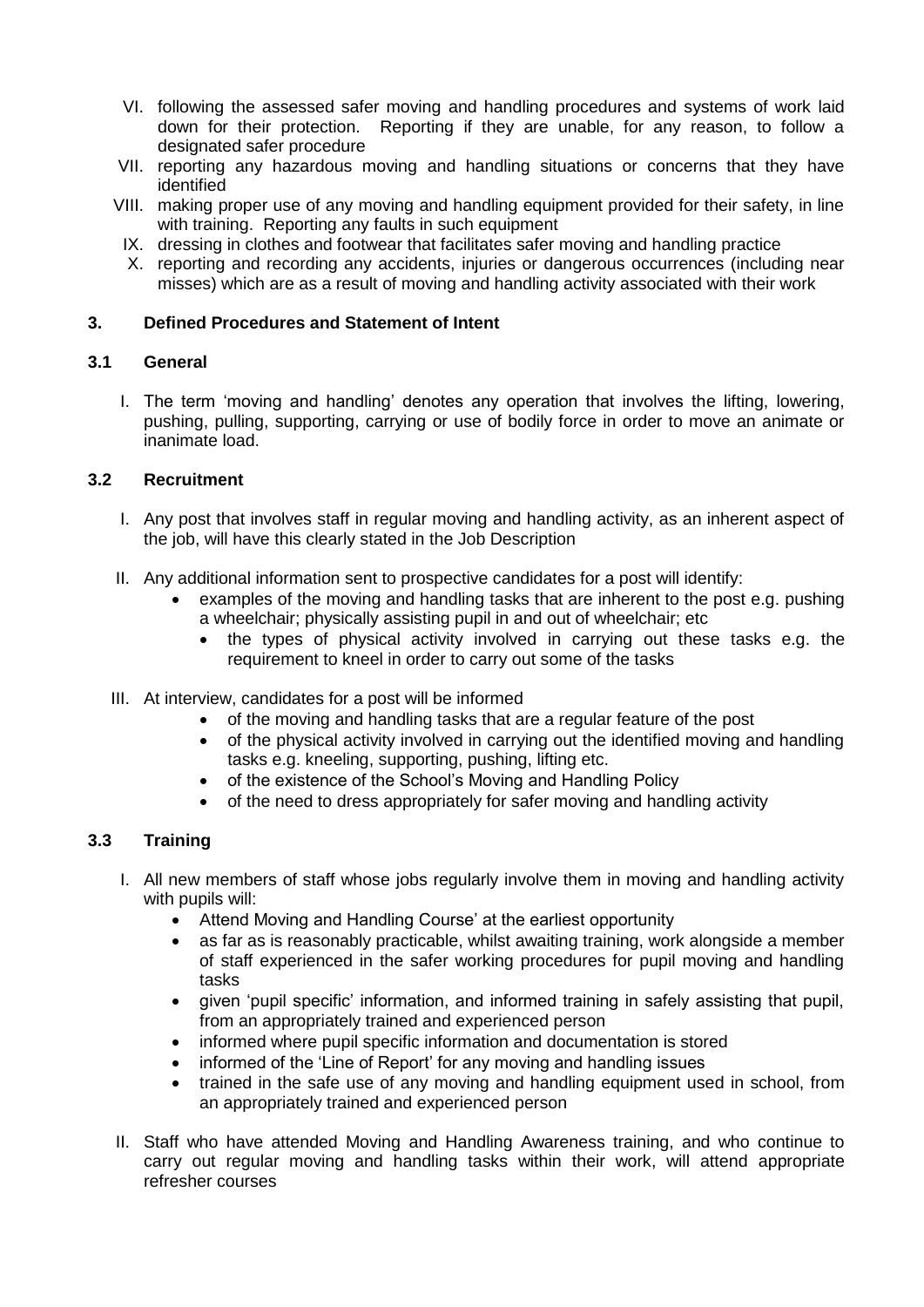## **3.4 Staff Health**

- III. No member of staff shall be required to carry out moving and handling tasks which they consider to be outside their capabilities
- IV. Staff must inform their line manager as soon as they come on duty, or on return to work following absence, if they are unfit to carry out the moving and handling activities associated with their post. They must also report, in writing, if they are pregnant, have given birth during the last six months or are breast feeding
- V. Members of staff who report that they are temporarily unfit to carry out moving and handling tasks will not be required to carry out those duties and will be advised to consult their own doctor. If the condition continues, then the member of staff will be referred to NYCC's Occupational Health Department for further guidance.
- VI. If a member of staff reports in writing that they are pregnant, have given birth during the last six months or are breast feeding, then management will ensure that an appropriate Manual Handling Assessment is in place. The staff member's work should not include potentially hazardous moving and handling tasks
- VII. If management cannot reasonably alter staff's work to avoid hazardous moving and handling, then management will require the staff member to consult their own doctor or the Occupational Health Department as to the advisability of them continuing with this aspect of their employment

## **3.5 Risk Management and Record Keeping**

- I. School will risk manage all regular pupil moving and handling tasks
	- **Avoid** hazardous manual handling operations as far as is reasonably practicable
	- **Assess,** make a suitable and sufficient risk assessment of any hazardous manual handling which cannot be avoided
	- **Reduce** the risk of injury from those operations so far as is reasonably practicable
	- **Review** the situation
- II. A **Moving and Handling Management Plan (MHMP)** may be established for any individual pupil who requires physical assistance in order to access any aspect of his / her educational experience, or to manage their personal care. This Plan will identify:
	- the moving and handling tasks regularly undertaken with that pupil throughout their school day and the appropriate means of carrying out each task
	- any situations where the pupil requires the use of a hoist
	- the identified safer working procedure for each task
	- any appropriate equipment to be used in carrying out each task
	- the number of staff required to carry out each task
- III. A pupil's **MHMP** shall be recorded on proforma **'Section 2 RK6' from 'The Management of Pupils with Moving and Handling Needs' file**
- IV. Development of a pupil's individual **MHMP** shall be informed by:
	- **A Pupil Moving & Handling Profile Assessment. (Proforma 'Section 2 RK2' from 'The Management of Pupils with Moving and Handling Needs' file)** School will seek advice and guidance from the pupil's therapist in carrying out and documenting this assessment.
	- **Formal Risk Assessments and their resulting Risk Control Measures and Safer Working Procedures (Proforma 'Section 2 RK2' from 'The Management**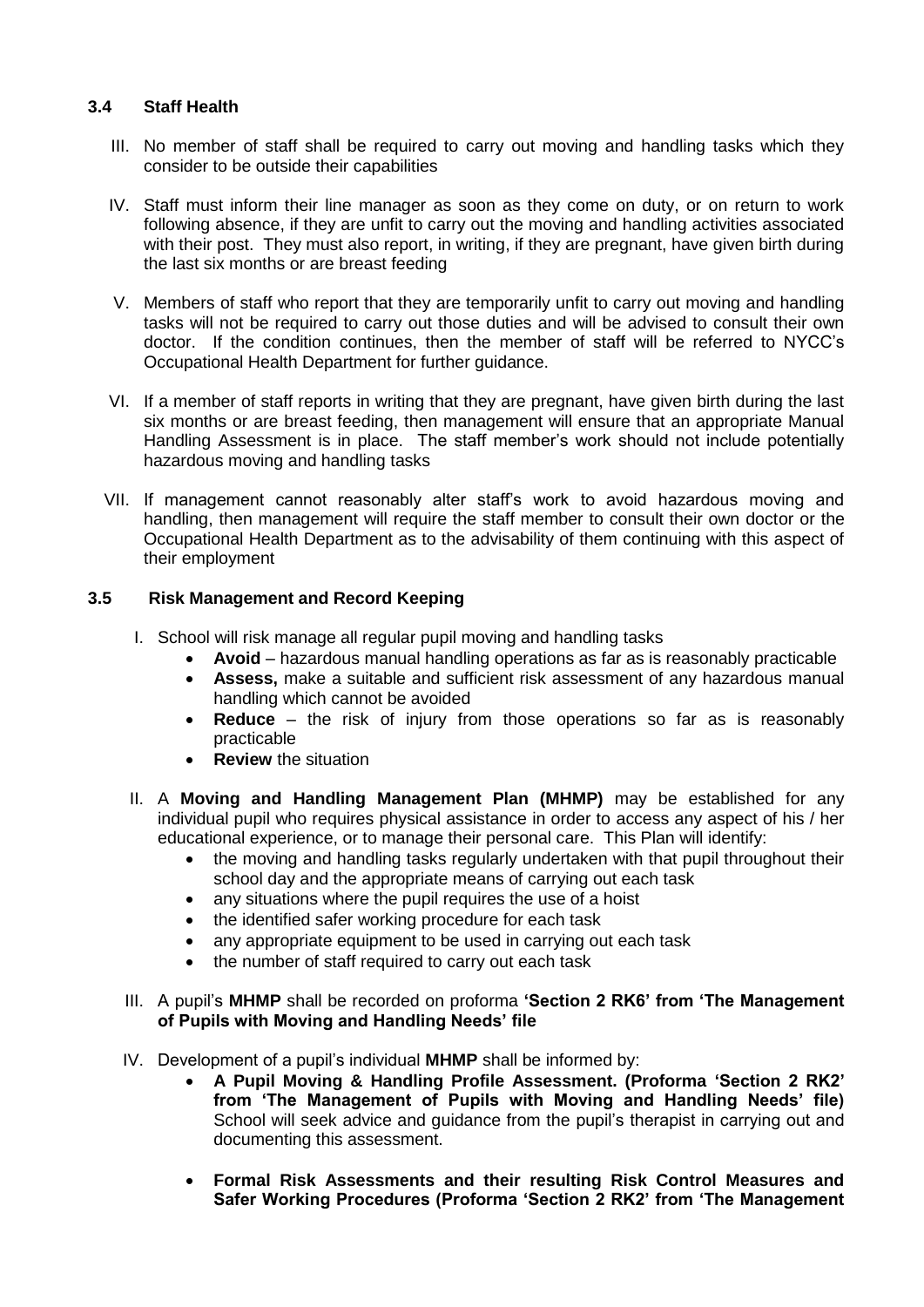**of Pupils with Moving and Handling Needs' file)** for any unavoidable and potentially hazardous moving and handling tasks

- **When appropriate, a Pupil Hoisting Profile and Hoisting Safer Working Procedure ((Proforma 'Section 2 RK2' from 'The Management of Pupils with Moving and Handling Needs' file)**. School will seek advice and guidance from the pupil's therapist in establishing the pupil's specific hoisting needs, including assessment for a fitting of appropriate slings.
- **Any other information** that influences or contributes to the decision making processes when determining the plan e.g. additional advice from therapists
- V. Each pupil's **MHMP** and associated documentation will be kept in an individual and in their SEN file
- VI. Each pupil's **MHMP** and the associated documentation will be reviewed annually or sooner if their circumstances or the situation changes and the contents are no longer appropriate

## **3.6 Risk Assessment**

- I. All moving and handling risk assessment will consider:
	- Task
	- Individual Capabilities required of staff in carrying out the task
	- Pupil (Load) informed by the Pupil's Profile Assessment
	- Environment where the task is taking place
- II. When a task is unavoidable, but following an initial assessment there remains a significant level of risk, Management will work with the pupil and staff and, where appropriate, with other agencies who are involved with the task e.g. therapists, in order to carry out and record a Formal Risk Assessment. This will identify:
	- the remaining hazards and levels of risk
	- what action should be taken to remove / reduce the hazards and control the risks to the lowest level reasonably practicable
	- a safer working procedure for carrying out the task
- III. When managing / controlling the assessed risks, decision making will seek to achieve a balance between
	- the needs of all involved parties
	- the level of risk to staff and the human rights of staff
	- value of the task for the pupil and the human rights of the pupil
- IV. Wherever reasonably practicable the identified control measures, including provision of any necessary equipment, will be put into action

**NB. Reasonably practicable** – Whereby risk management strategies are significant in terms of cost, effort and time, Management will consider the balance between the severity of risk to staff and / or pupils and the likelihood of that risk occurring, and the degree by which the proposed strategies would control that risk

- V. All staff regularly undertaking that task will receive information and training regarding the safer working procedure for the task
- VI. Wherever possible, advice and guidance will be sought from a pupil's therapist before determining what moving and handling equipment may be needed for a pupil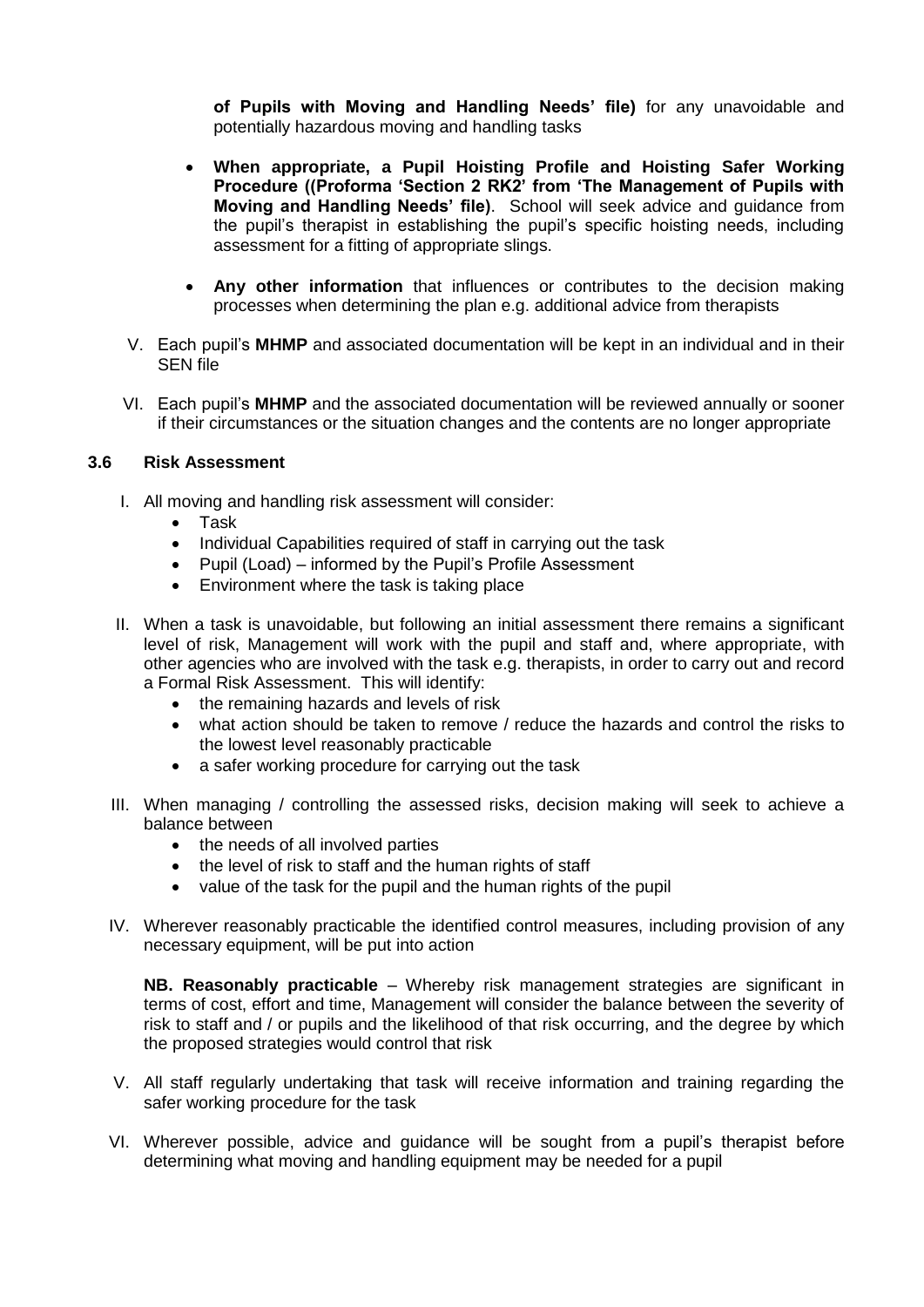VII. In circumstances that are not a regular part of a pupil's school day, for example including a pupil with moving & handling needs on an educational visit, it may not be possible to follow the established procedures used in school. These individual circumstances will be thoroughly Formally Risk Assessed with consideration of all means of reducing any risk to a minimum. Decisions must be balanced, reasonably practicable and acceptable to all parties

## **3.7 Moving & Handling Risk Management for Educational Visits**

- I. When planning for the inclusion of a pupil with physical disability on an Educational Visit, leaders will ensure that they have suitable and sufficient information regarding
	- the travel needs of the pupil
	- how the pupil will access the venue and activities
	- how the personal care needs of the pupil will be met
	- the moving and handling activity that will be necessary when meeting these requirements
- II. When planning to meet these needs, inline with the school's policy regarding Educational Visits, pre visit assessment must identify any potential hazards and risks which may be involved and decisions made which remove / reduce the hazards and risks to the lowest level reasonably practicable.
- III. When the visit involves other agencies / departments / activity providers, for example Educational Activity Centres, then the visit leader will liaise and seek co-operative working with the agency / department / activity provider in identifying and resolving identified moving and handling issues
- IV. In circumstances where moving and handling equipment belonging to another agency / department / activity provider is being used for a pupil, then the visit leader must establish that the equipment is appropriately serviced and maintained in accordance with LOLER and PUWER Regulations, and the manufacturer's instructions
	- **NB** Information regarding LOLER and PUWER Regulations can be found in 'The Management of Pupils with Moving and Handling Needs' file –
- V. If any unavoidable but potentially hazardous moving and handling activity is identified, then Formal Risk Assessment of that activity will be undertaken. Taking into account the needs of staff and pupils, including the educational value of the visit for the pupil, the safest methods and procedures will be established and actioned. This will include the number of appropriately trained staff and any necessary equipment required to be taken on the visit.

## **3.8 Emergencies**

I. For any pupil with moving and handling needs, all foreseeable emergencies such as fire evacuation will be identified and planned for. Any probable moving and handling activity will be identified and assessed, with potential risks being reduced as far as reasonably practicable. The safest means of undertaking those activities will be established and, without placing staff at unnecessary risk, regularly practised as part of the school's overall emergency training. The procedure will be recorded in the pupil's MHMP.

## **3.9 Working Practice**

- I. Any moving and handling activity must only take place if necessary
- II. In any pupil moving and handling task, staff will :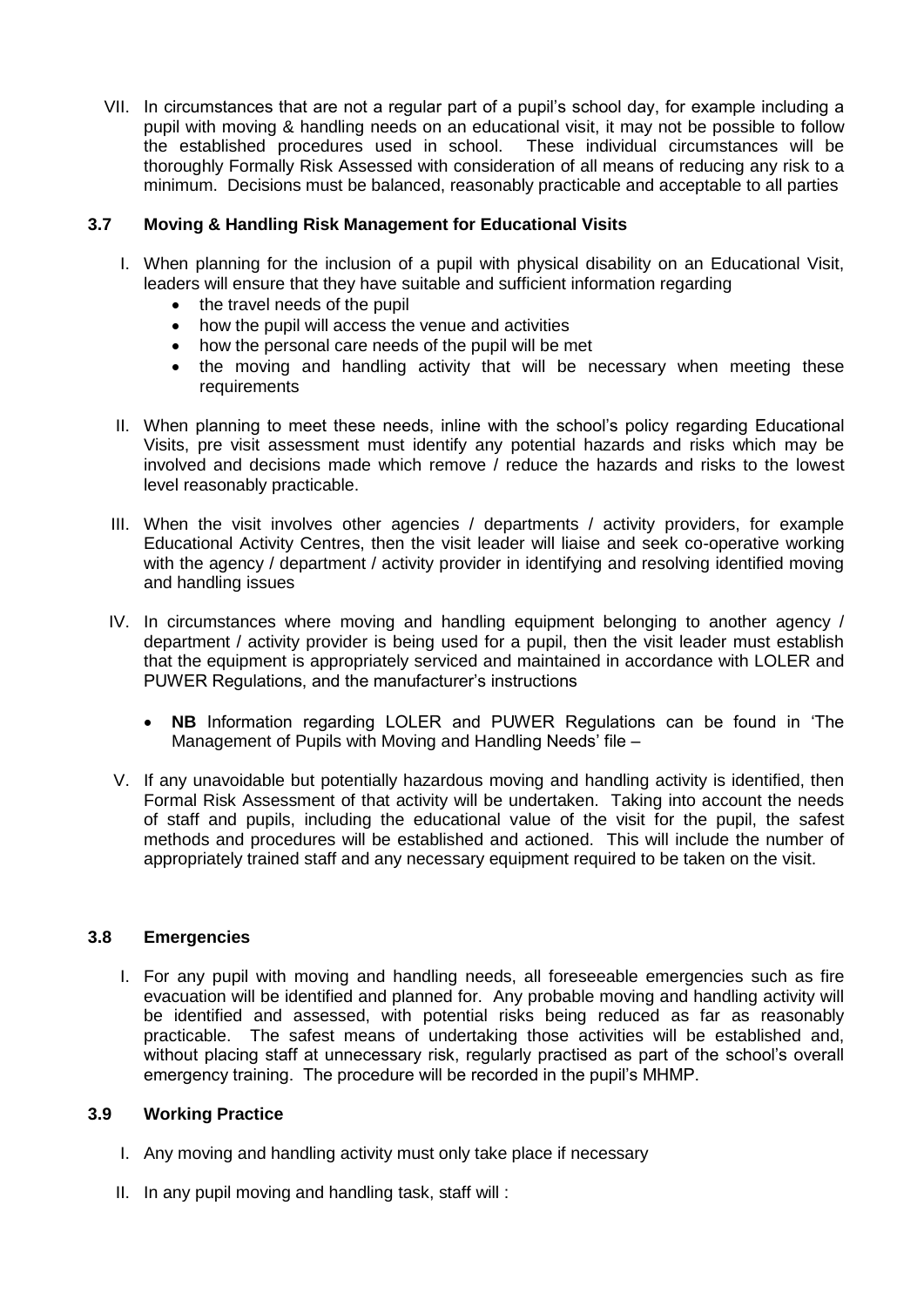- consider the dignity and preferences of the pupil
- communicate appropriately with the pupil
- wherever appropriate, encourage the pupil's active involvement in the proceedings
- III. Staff will follow the designated Safer Working Procedure for any moving and handling task carried out with a specific pupil. In addition, prior to any moving and handling activity, staff carrying out the task will conduct a Personal on the Spot Risk Assessment (POSRA) in accordance with their training. They will identify and make judgements to reduce any unexpected hazards and risks associated with the task on that particular occasion, and work in a way which minimises risk to themselves, their colleagues and the pupil.
- IV. Every time staff use moving and handling equipment, including hoists and slings, they must undertake a visual check of that equipment to ensure that it appears to be in safe and sound working order. Staff will not use equipment which is suspect and will immediately report such to the Headteacher / Senior Leadership Management Team.
- V. Staff will report any residual issues or concerns regarding Task, Individual Capability, Pupil / Load, or Environment, of any moving and handling procedure in which they are involved to the Headteacher / Senior Leadership Team.
- VI. Management will investigate any staff concerns and, where necessary, carry out additional assessments to further reduce risk to staff and pupils

## **3.10 Storage of Pupil Moving and Handling Documentation and Information**

I. Individual Pupil Moving and Handling Files shall be stored in Pupil Files

*NB Individual Pupil Moving and Handling Management Files contain confidential information which should only be available to those persons who have a right and need to know. The file must be securely stored but readily and easily available to appropriate members of staff involved in the moving and handling of that specific pupil.*

## **3.11 Communication of Information**

- Staff who have access to Pupil Files are SENCO, SLT, All Staff
- Information can be accessed via the Office
- Information will be disseminated to staff at staff meetings
- 'Line of Report'' for staff to report problems is via Headteacher / SLT / SENCO
- Accidents, injury and dangerous occurrences should be recorded on …… forms / Accident Book / At staff meetings / direct to SLT.

## **3.12 Monitoring and Supervision**

- I. It is the ethos of the school to promote safer moving and handling practice throughout all areas of the school day. It required staff to support each other and to report any problems.
- II. The moving and handling training needs of individual members of staff will be monitored and reviewed at any time but these needs will also be reviewed at Staff Appraisals and Supervision Sessions.
- III. School requires staff to work in accordance with the Policy, their training and the ethos of the school. If a member of staff is observed to be using poor practice, this will be reported back to them and they will be supported in correcting the situation
- IV. If the problem is ongoing, the school will investigate the reasons why and take whatever measures necessary to resolve the situation